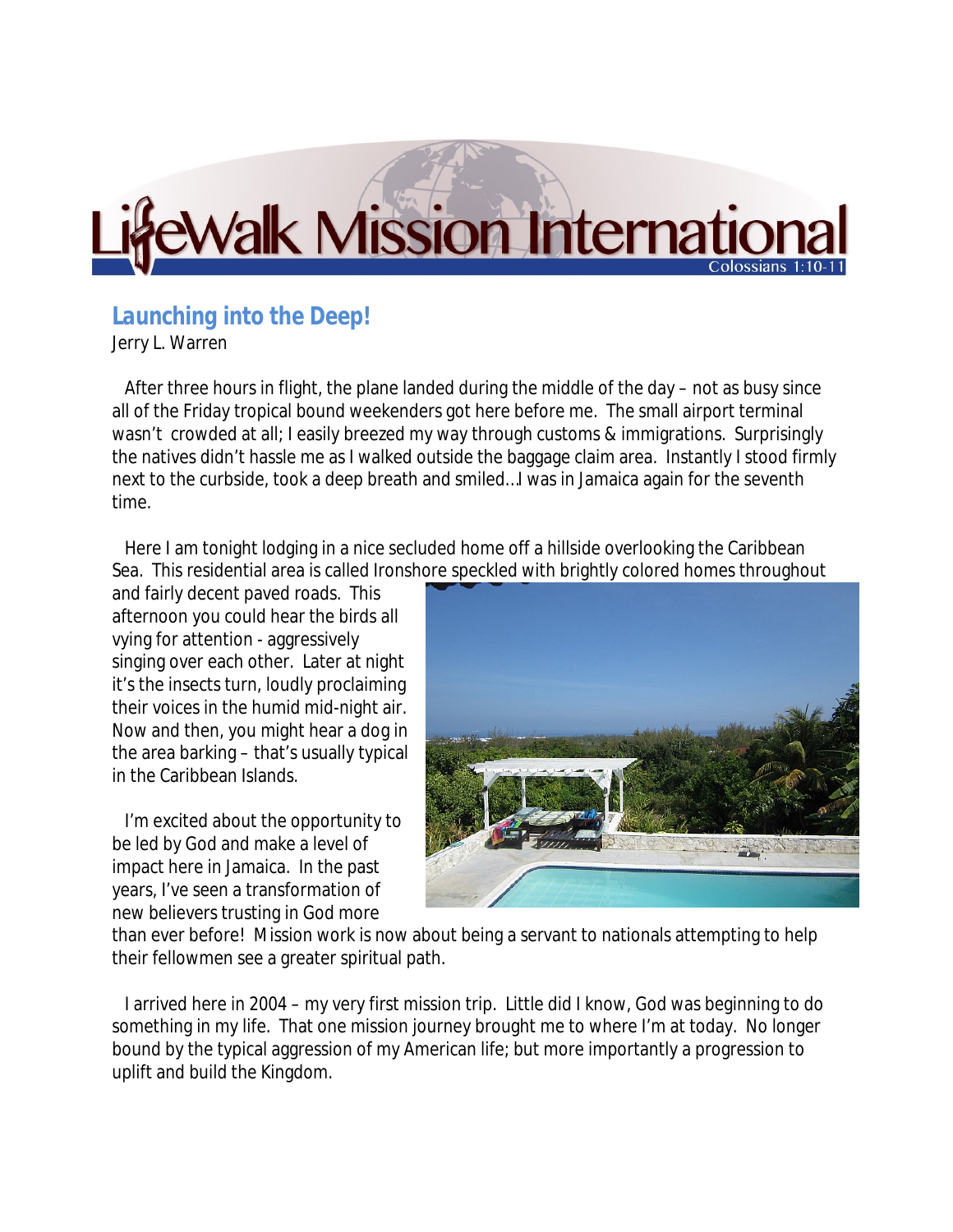This is a new freedom I have that many unfortunately will miss out in their lives. It is a calling that has further opened the spiritual values of my heart – no longer tied to the ideas of striving for the largest home, fanciest car, having the latest techie device or flashy/trendy clothes. God sees through all of that my friends. He questioned me a while back saying "*Jerry, did I bring you into this world to gain the material things of life, or did I bring you into this world so that you could ultimately gain eternal life*?"

 Back in 2004, I was one of several Vacation Bible School instructors armed and prepared to teach in a small mountainous city called Brownstown. It is a couple of hours drive east of Montego Bay. Though I was fully prepared weeks in advance to teach a group of kids' ages 7 to 9, I was whisked into a room to teach a class of 3 to 4 years olds!!! Somehow I had to quickly



refocus my attitude (profusely upset that I couldn't teach the 7 to 9s); reprogram my mind (accept the fact that this is **not** about me, but them), and readjust my teachings as if I was auditioning to be an adult cast member on Sesame Street!

 As I looked in the innocent eyes of my little students each day, I heard the voice of God saying how much more He needs me on the mission field. Each night as our mission leader called for "lights out" – I'd quietly wept each night – the

stirring in my soul ached. It reminds me of what it must've felt like for Nehemiah. In the Old Testament, the cup bearer ask visiting men about the welfare of the Jews who had returned from captivity to Jerusalem. The visitors informed him that they were in distress and reproach. The city walls were broken down and the gates burned with fire. The news brought Nehemiah into tears and he became sadden to learn of his dear city. He too wept and mourned, fasted and prayed to God. As the story goes, Nehemiah went from being a cup-bearer for a king to one of the greatest building designers of his time.

 What is that in which you became saddened or sickened by a situation – knowing that God is the source and has *called* you to take part in the solution of it? If that already occurred, is it still festering in you today? Can't get rid of it – realizing it could take a huge feat to overcome it? Like Nehemiah, we too should be concerned and troubled when we see God's people in trouble or in need of help. With a large level of faith in God, launching into the deep of your calling will give you the most incredible satisfaction in your life. It will most definitely supersede all the great musical concerts you've ever gone to, all the fabulous vacation destinations you've visited so far, and all the lottery tickets you've purchased (smile)!